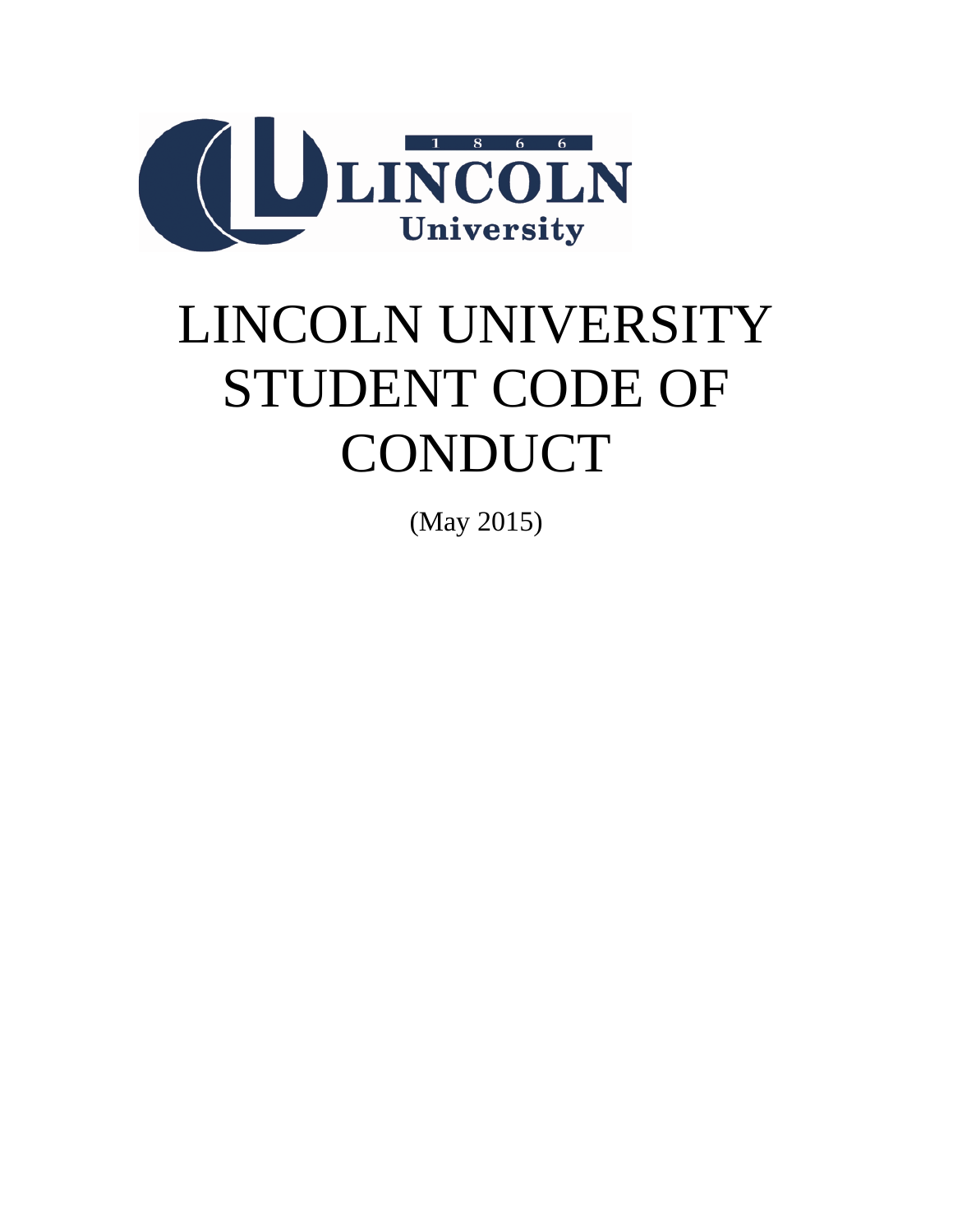# **Table of Contents**

| ARTICLE II: VIOLATIONS OF THE UNIVERSITY RULES AND REGULATIONS 5                         |
|------------------------------------------------------------------------------------------|
|                                                                                          |
|                                                                                          |
|                                                                                          |
| Academic Dishonesty/Cheating (information contained in Undergraduate Student Bulletin)11 |
|                                                                                          |
|                                                                                          |
|                                                                                          |
|                                                                                          |
|                                                                                          |
|                                                                                          |
| $\mathsf{A}$ .                                                                           |
| <b>B.</b>                                                                                |
|                                                                                          |
|                                                                                          |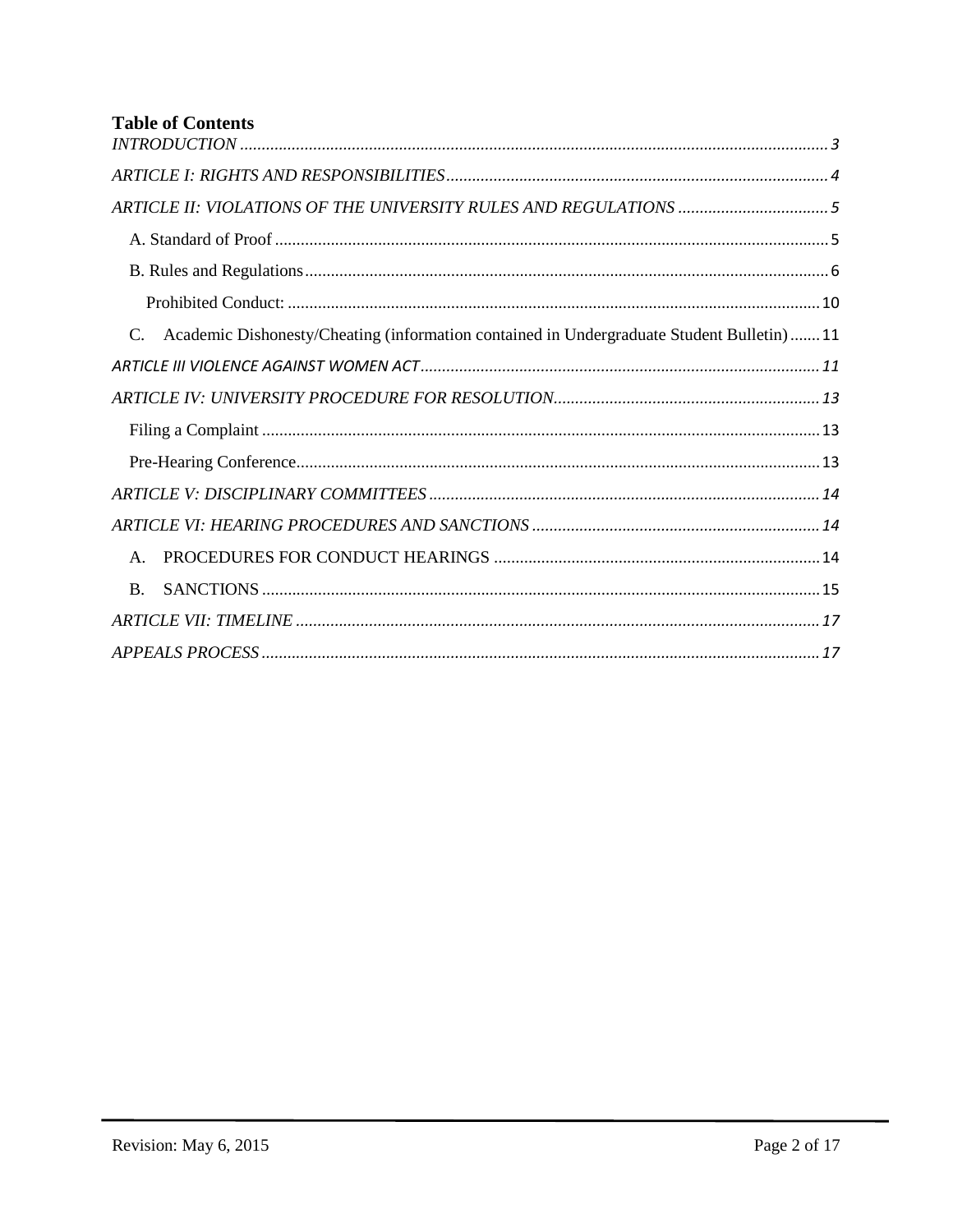**Lincoln University Mission Statement:** Lincoln University of Missouri is a historically black, 1890 land-grant, public, comprehensive institution that provides excellent educational opportunities including theoretical and applied learning experiences to a diverse population within a nurturing, student-centered environment.

**University Oath:** We will never bring disgrace to Lincoln University by any act of cowardice or dishonesty. We will fight for the ideals and sacred things of the University. We will transmit our University to those who come after us, greater, better and more beautiful than it was transmitted to us.

# <span id="page-2-0"></span>*INTRODUCTION*

Lincoln University's policies and regulations are established to protect the health, safety and daily operations of the university community. Any member of the campus or local community may officially report a violation of the Student Code of Conduct, university policies or housing policies. Students (persons currently or previously enrolled at the university) or prospective students are responsible for knowing and following all published policies and regulations. Any student who commits a violation of the Student Code of Conduct on or off the campus of Lincoln University may be subject to disciplinary procedures while enrolled or upon future enrollment at Lincoln University.

Each student who enters the university is respected as an adult and is expected to demonstrate a high level of responsibility and maturity. Student honesty and integrity are fundamental elements of responsible citizenship and are part of the basic character required for a productive academic and social career.

The aim of the Student Conduct System proceedings is to arrive at fair, impartial decisions which ensure that students assume full responsibility for their actions. When a violation of a policy, rule or regulation occurs, the university will generally strive to inform and guide students towards the development of personal responsibility, conscientiousness and ethical standards. However, the university reserves the right to suspend or remove a student from the university and/or from university managed housing if that action is necessary for the continuing operation of the campus or to ensure the health and safety of the student and university community.

# Definitions

- "*Complainant*" means the individual(s) who files a Student Conduct Code complaint with the University. Faculty, staff, students, or third parties can file a complaint via the student conduct system. *In some instances the University may serve as a Complainant*.
- "*Respondent*" means the student(s) against whom a Student Conduct Code complaint is made

In cases requiring severe student discipline, such as long-term suspension for misconduct, the university is obligated to adhere to the procedural requirements of Due process. The requirements do not demand an inflexible legal procedure for all such cases. However, three minimal requirements apply, growing out of fairness implicit in the procedural due process:

1. The respondent is given notice in writing of the specific ground(s) and the nature of the evidence on which the disciplinary proceedings are based;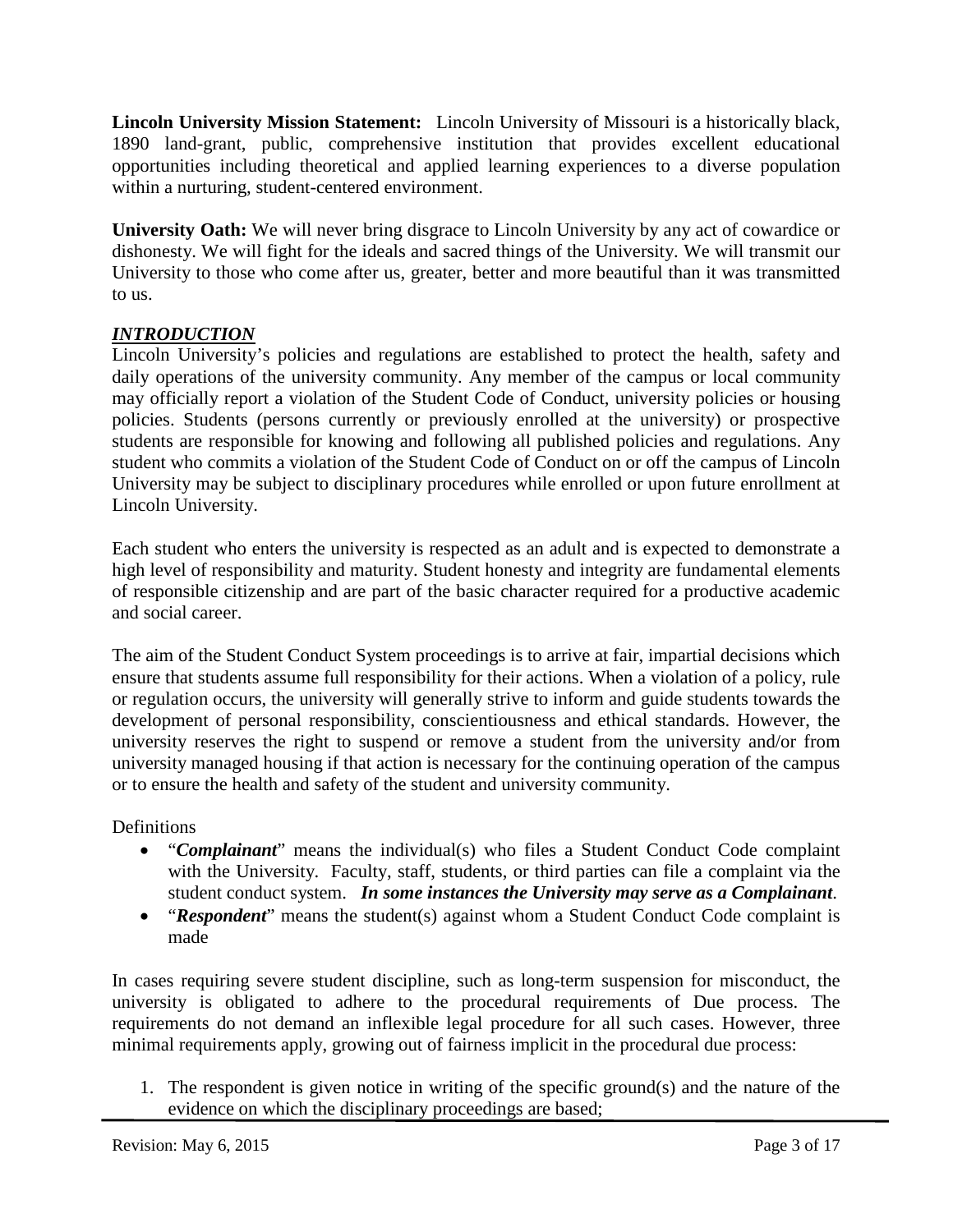- 2. the student is given an opportunity for a hearing; and
- 3. disciplinary actions must be supported by substantial evidence.

Lincoln University may also take disciplinary actions when a student's off-campus behavior is a violation of federal, state, local laws and/or university policy. If a student has allegedly violated an institutional regulation and is also charged by civil or criminal authorities with violations of misconduct, university disciplinary proceedings may be initiated separately from any civil/criminal case.

Please note: The Lincoln University Police Officers are commissioned law enforcement officers who can make arrests and initiate civil/criminal cases.

Students may seek to change university policies through the appropriate channels; however, they are expected to comply with existing regulations until such changes become effective. The fact that a student disagrees with university policy is not justification for disregard. Sanctions are imposed based on the seriousness of the violation. More than one violation will be justification for increased severity of penalties.

# <span id="page-3-0"></span>*ARTICLE I: RIGHTS AND RESPONSIBILITIES*

A respondent has the right to have his/her case adjudicated by a university appointed Judicial Officer or disciplinary committee. It is very important for students to respond to requests to meet with university officials. If a student does not respond to requests to meet, he/she may be given sanctions without his/her input.

Additional student rights and responsibilities include but are not limited to:

- The opportunity to present a defense against the allegations filed against the respondent
- The right to select an advocate for support during the student conduct proceeding. However, the student is solely responsible for presenting his/her own case but may consult with his/her advocate.
- The right to present any evidence on his/her behalf including witnesses, written statements and documentation
- The right to be found responsible or not responsible solely on the evidence presented at the hearing
- The right to make a statement in his/her own behalf
- The right to access all documents, statements, or printed evidence (within all applicable state and federal laws) available to the complainant prior to the hearing
- The right to a closed hearing
- The right to be notified of the final decision within five working days of the hearing
- The right to appeal a decision by the Judicial Officer, Disciplinary Committee, or the Dean of Students.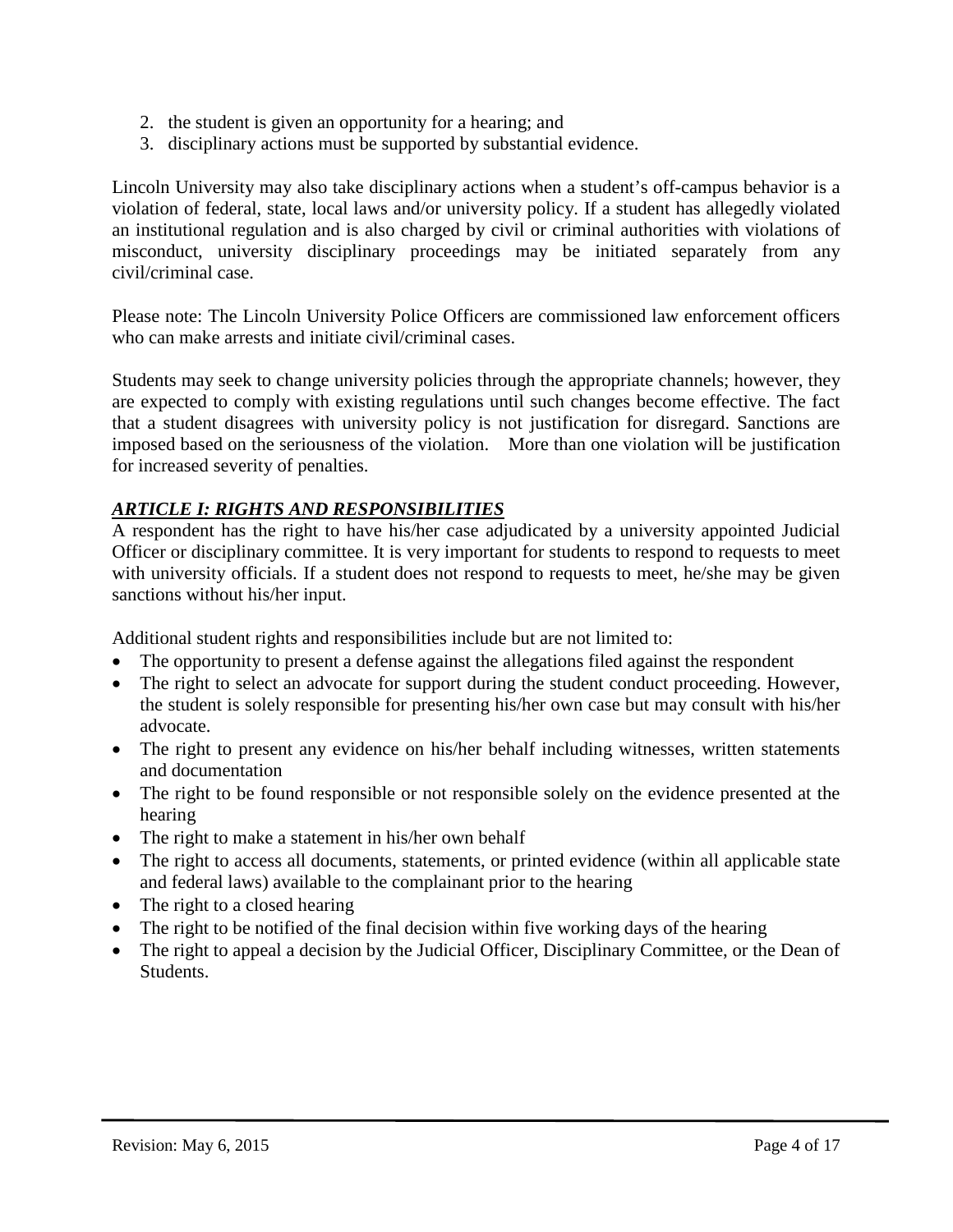Rights of the Complainant and the Respondent

The complainant and the respondent are entitled to a prompt, fair, and impartial proceeding that is:

- 1. Completed within reasonably prompt timeframes designated by an institution's policy, including a process that allows for the extension of timeframes for good cause with written notice to the complainant and the respondent of the delay and the reason for the delay;
- 2. Conducted in a manner that
	- a. Is consistent with the institution's policies and transparent to the complainant and respondent;
	- b. Includes timely notice of meetings at which the complainant or respondent, or both, may be present; and
	- c. Provides timely and equal access to the complainant, the respondent, and appropriate officials to information that will be used during informal and formal disciplinary meetings and hearings (as permitted by state and federal laws); and
- 3. Conducted by officials who do not have a conflict of interest or bias for or against the complainant or the respondent.

The complainant and the respondent are entitled to the same opportunities to have others present during an institutional disciplinary proceeding, including the opportunity to be accompanied to any related meeting or proceeding by an advisor of their choice.

# **Admission of Responsibility**

Students should be aware that admission of violations of university rules and regulations to university officials may result in adjudication with or without a hearing.

# **Interpretation of the Conduct Code**

Any question of interpretation regarding the Student Code of Conduct shall be referred to the Dean of Students for final interpretation.

The Student Code of Conduct is reviewed annually by members of the Student Life Review Board which consists of faculty, staff and students. The Conduct Review Committee will submit recommended changes to the Dean of Students.

# <span id="page-4-1"></span><span id="page-4-0"></span>*ARTICLE II: VIOLATIONS OF THE UNIVERSITY RULES AND REGULATIONS* **A. Standard of Proof**

In all cases of disciplinary adjudication, the university decides responsibility using "a preponderance of evidence" indicating that it is "more likely than not" that an incident did or did not occur. If a student is found responsible for any of the following violations, he/she will be subject to disciplinary action through the Student Conduct System. The sanctions imposed will depend on the severity of the violation(s) and/or the student's previous disciplinary record. If the alleged violation is judged to be severe enough by the Dean of Students or LUPD, the university reserves the right to impose interim suspension or a "No Contact" order prior to a conduct hearing has occurred (see *[Interim Suspension](#page-15-0)* & *["No Contact"](#page-15-1) Order*). The use of interim suspension or/"No Contact" is used when there is a threat to the health and safety of the respondent and/or other members of the university community.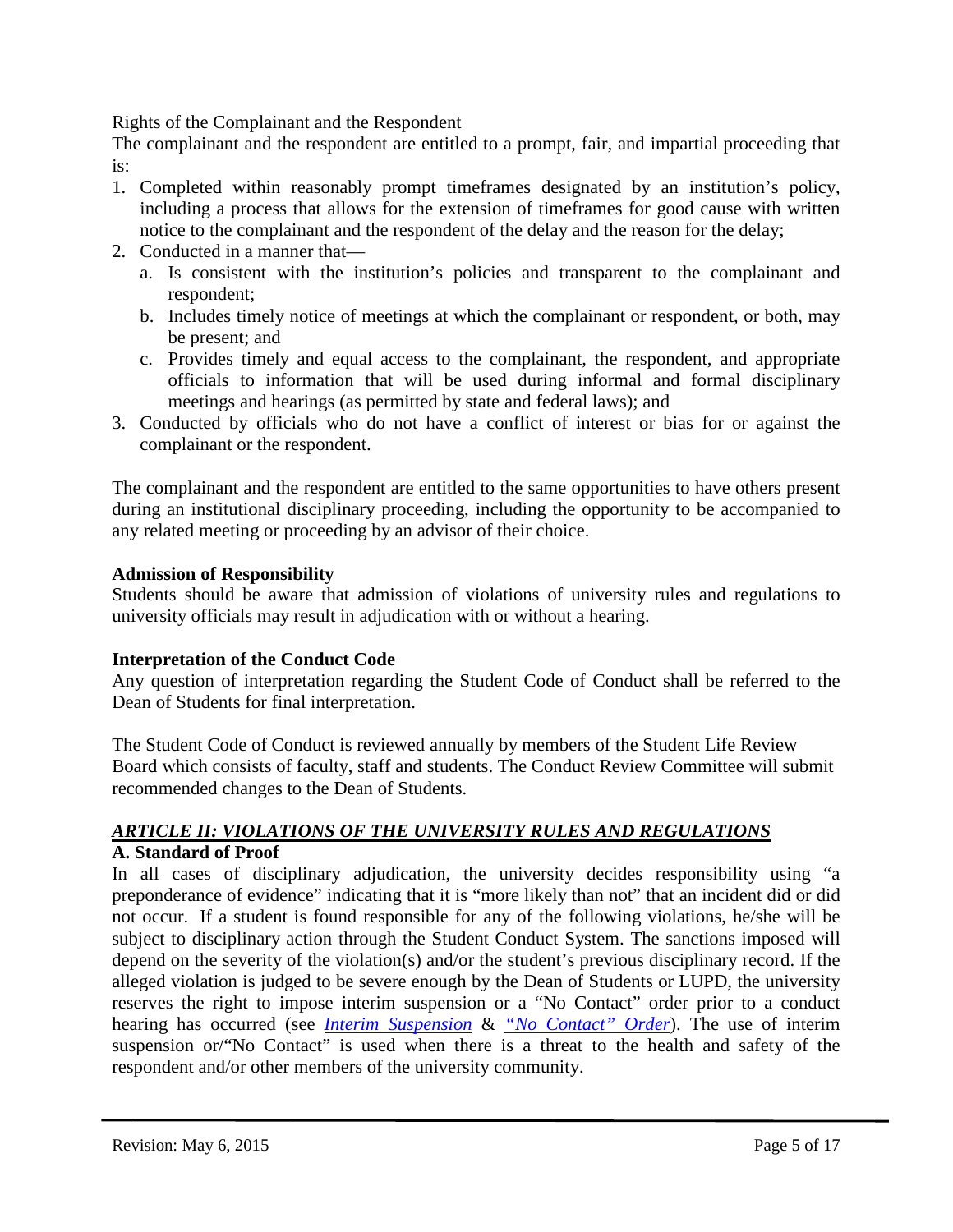# <span id="page-5-0"></span>**B. Rules and Regulations**

Violations include:

- 1. **Stealing:** Stealing or attempted stealing, unauthorized possession, misuse or wrongful appropriation, vandalism or malicious destruction, or sale of property belonging to the university, an organization affiliated with the university, or a member of the university community (student, faculty, staff and/or campus visitor).
- 2. **Illegal Drugs & Other Substances:** Being in the presence of any drug that is prohibited by law. The manufacture, use, possession or sale of any drug that is prohibited by law. Possessing drug paraphernalia or other paraphernalia used to facilitate illegal use, and attempting to manufacture or sell counterfeit drugs are also included in this violation.
- 3. **False or Withheld Information:** Knowingly providing false information or withholding information from a Lincoln University Police Officer(s), university official or disciplinary committee. This includes falsely reporting a fire, bomb threat or other emergency.
- 4. **Tampering:** Tampering with witnesses, evidence, the Judicial Officer and/or any other aspect of the adjudication process.
- 5. **Disorderly Conduct:** Excessively loud, lewd, indecent, obscene or inappropriate conduct for an institution of higher learning off campus, on university owned or controlled property, or at a university sponsored or supervised event. Music or other noise played excessively loud is included in this violation.
- 6. **Obstruction:** Disruption, or prevention of teaching, research, administrative disciplinary proceedings, meetings, interviews, ceremonies, emergency responses, other university activities (including public service events), or other authorized activities on university property. This violation includes resisting arrest and/or interfering with law enforcement officer or university official acting in performance of their duties.
- 7. **Assault:** defined as the use of physical force against another person that places the person in danger or in apprehension of bodily harm.
- 8. **Harassment:** threats of violence directed to an individual or group, cyber bullying, intimidation, coercion. Examples: Stalking, false imprisonment, intimidation and domestic abuse.
- 9. **Sexual Misconduct**: Physical contact or other non-physical conduct of a sexual nature in the absence of clear, knowing and voluntary consent, including but not limited to:
	- a. Non-consensual sexual intercourse, defined as any sexual penetration (anal, oral, or vaginal), however slight, with any body part or object by any person upon any person without consent.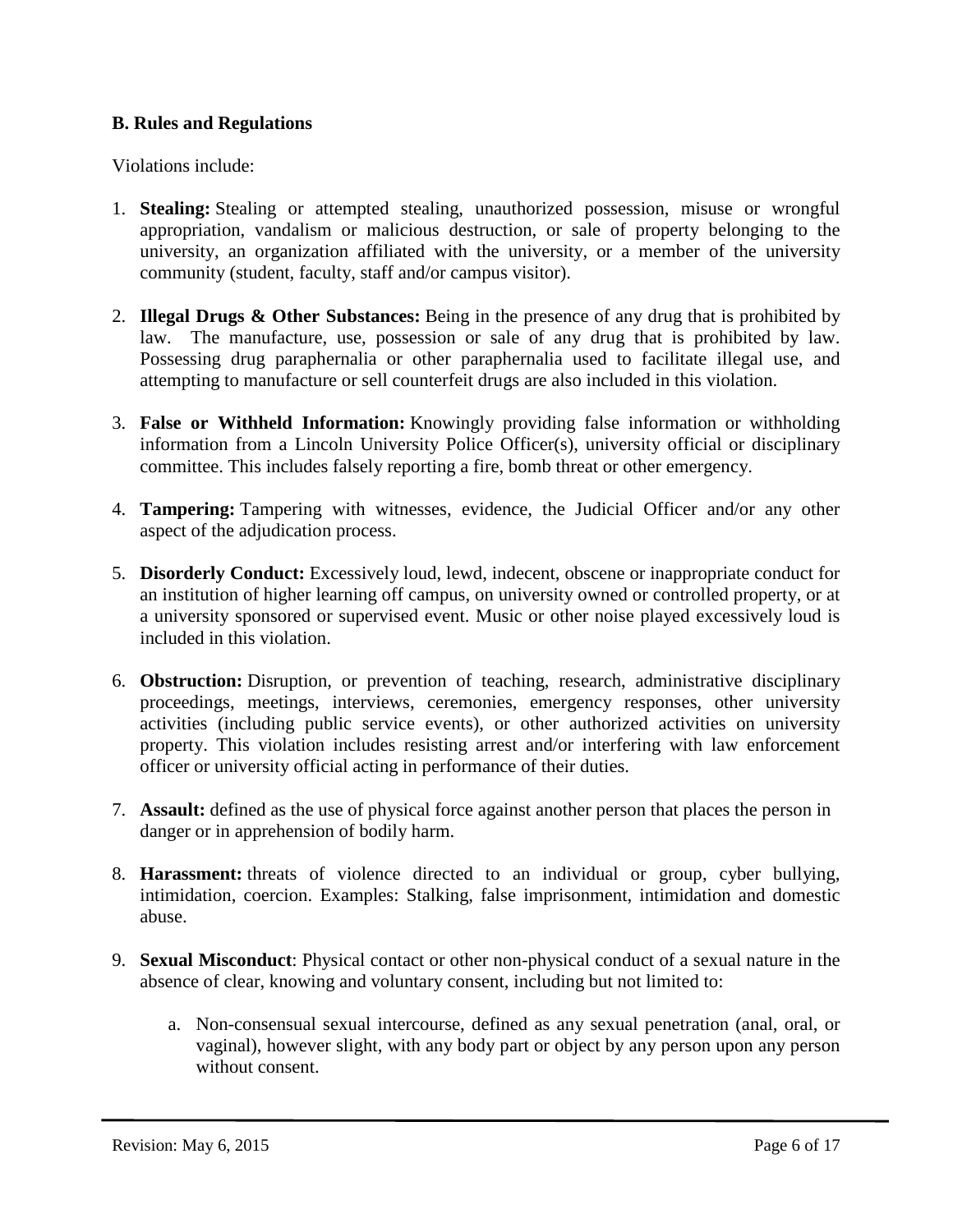- b. Non-consensual sexual contact, defined as any intentional sexual touching, with any body part or object by any person upon any person without consent.
- c. Sexual exploitation (a form of sexual harassment), defined as taking non-consensual, unjust or abusive sexual advantage of another. Examples include, but are not limited to, prostituting another student, non-consensual video or audio-taping of sexual activity, going beyond the boundaries of consent (such as knowingly allowing another to surreptitiously watch otherwise consensual sexual activity), engaging in nonconsensual voyeurism, and knowingly transmitting or exposing another person to a sexually transmitted infection (STI) without the knowledge of the person.
- d. All other forms of Sexual harassment, as defined in *[Lincoln University Title IX Sexual](https://bluetigerportal.lincolnu.edu/web/police-department/title-ix-processes-and-procedures)  [Harassment, Sex Equity, and Gender Based Discrimination Processes & Procedures](https://bluetigerportal.lincolnu.edu/web/police-department/title-ix-processes-and-procedures)*.
- e. Indecent exposure, defined as the exposure of the private or intimate parts of the body in a lewd manner in public or in private premises when the respondent may be readily observed.

*Consent*: is a knowing, voluntary, and affirmatively communicated willingness to participate in a particular sexual activity or behavior.

- 1. Consent or lack of consent may be expressed or implied
- 2. Consent *cannot* be given by:
	- a) a person who has a been *incapacitated* by mental disability, alcohol, drugs, or any other reason is manifestly unable or known by someone to be unable to make a reasonable judgment about consent (*e.g., a person is asleep or unconscious*).
	- b) a person under force, threat, duress, coercion, or deception;
	- c) a person under the legal age of consent in Missouri (currently under17 years of age)
- *"No"* means *"No"*
- *"Yes" or "No"* can be expressed or implied *(can be given verbally or by actions)*
- $\checkmark$  "Yes" means "No" if conditions 2*a*, 2*b*, or 2*c* listed above exist

Individuals that engage in sexual activity or behavior must understand that:

- consent must be mutually understood:
- past consent does not imply future consent;
- silence or an absence of resistance does not imply consent;
- consent to engage in sexual activity with one person does not imply consent to engage in sexual activity with another;
- consent to engage in one form of sexual activity does not imply consent to engage in other forms of sexual activity; and
- consent can be withdrawn at any time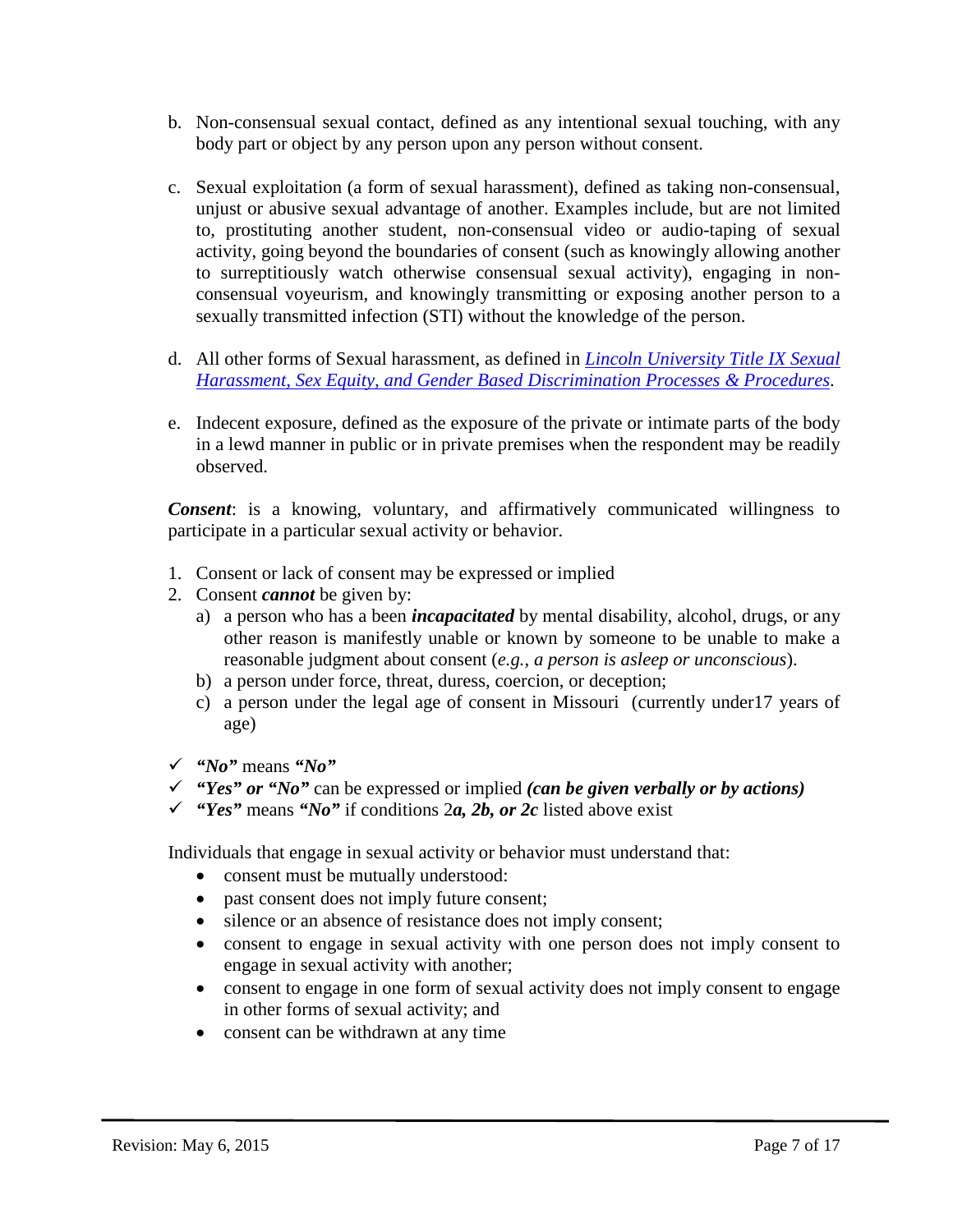*Incapacitation*: the physical or mental condition, temporary or permanent, in which a person is unconscious, unable to appraise the nature of such person's conduct, or unable to communicate unwillingness to an act.

*Please review the [Lincoln University Sexual Assault, Domestic Violence, Dating Violence,](https://bluetigerportal.lincolnu.edu/c/document_library/get_file?p_l_id=142227&folderId=2878707&name=DLFE-21701.pdf)  and Stalking [Processes and Procedures](https://bluetigerportal.lincolnu.edu/c/document_library/get_file?p_l_id=142227&folderId=2878707&name=DLFE-21701.pdf)*, *[trifold handout summary of Victim's Rights,](https://bluetigerportal.lincolnu.edu/c/document_library/get_file?uuid=62174253-9972-4308-8597-3d6b4e7bc3e8&groupId=23376) and the [Victims' Rights in cases of Sexual Assault, Domestic Violence, Dating Violence, and Stalking](https://bluetigerportal.lincolnu.edu/c/document_library/get_file?uuid=2faf63c1-08d9-468e-8b59-44f602b18598&groupId=23376) for more information.*

- 10. **Self-Harm:** Any conduct that threatens or endangers the health or safety of oneself on or off university property, or at a university sponsored or supervised activity. Examples: selfmutilation, attempted suicide etc.
- <span id="page-7-0"></span>11. **Weapons:** Possession or use of a weapon, including, but not limited to firearms, knives, bows, arrows, BB guns, paint ball guns and air guns, dangerous chemicals, incendiary devices, or other explosive substances including fireworks, sling shots, martial arts devices or other objects classified or used as weapons with potential danger or harm.
- 12. **Failure to comply:** Failure or refusal to comply with verbal or written request/directions from a university official.
	- Each student is required to have a Lincoln University e-mail account which is considered the central communication point through which he or she may always be reached. It is the student's responsibility to check his/her e-mail daily and respond to notices. This includes communication systems used by faculty and staff to communicate with students.
	- All students are required to have a Lincoln University identification card and to carry it with them at all times while on university property. Each student should be prepared to identify him/herself and surrender his/her student ID upon request of a university official, including but not limited to Lincoln University Police Officers, faculty/staff members and resident directors and resident assistance.
	- Students must evacuate a building or residence hall during a fire alarm.
	- Students must comply with all official safety drills on campus.
- 13. **Unauthorized Entry or Use:** Unauthorized entry or use of university buildings, facilities and equipment, including unauthorized possession and/or duplication or use of university keys.
- 14. **Forgery:** Forgery, alteration, falsification, destruction, misuse, unauthorized use or reproduction of a university document, record or identification; unauthorized use of Lincoln University stationery, seal, business cards, or logo; or misrepresenting oneself as a university official.
- 15. **Alcohol:** The possession, use or distribution of alcohol by students on university property or as a part of any university activity is prohibited. Any student who violates this standard of conduct shall be subject to disciplinary sanctions. Sanctions may include suspension and/or referral for prosecution. This sanction includes the distribution of alcohol to minors on or off campus.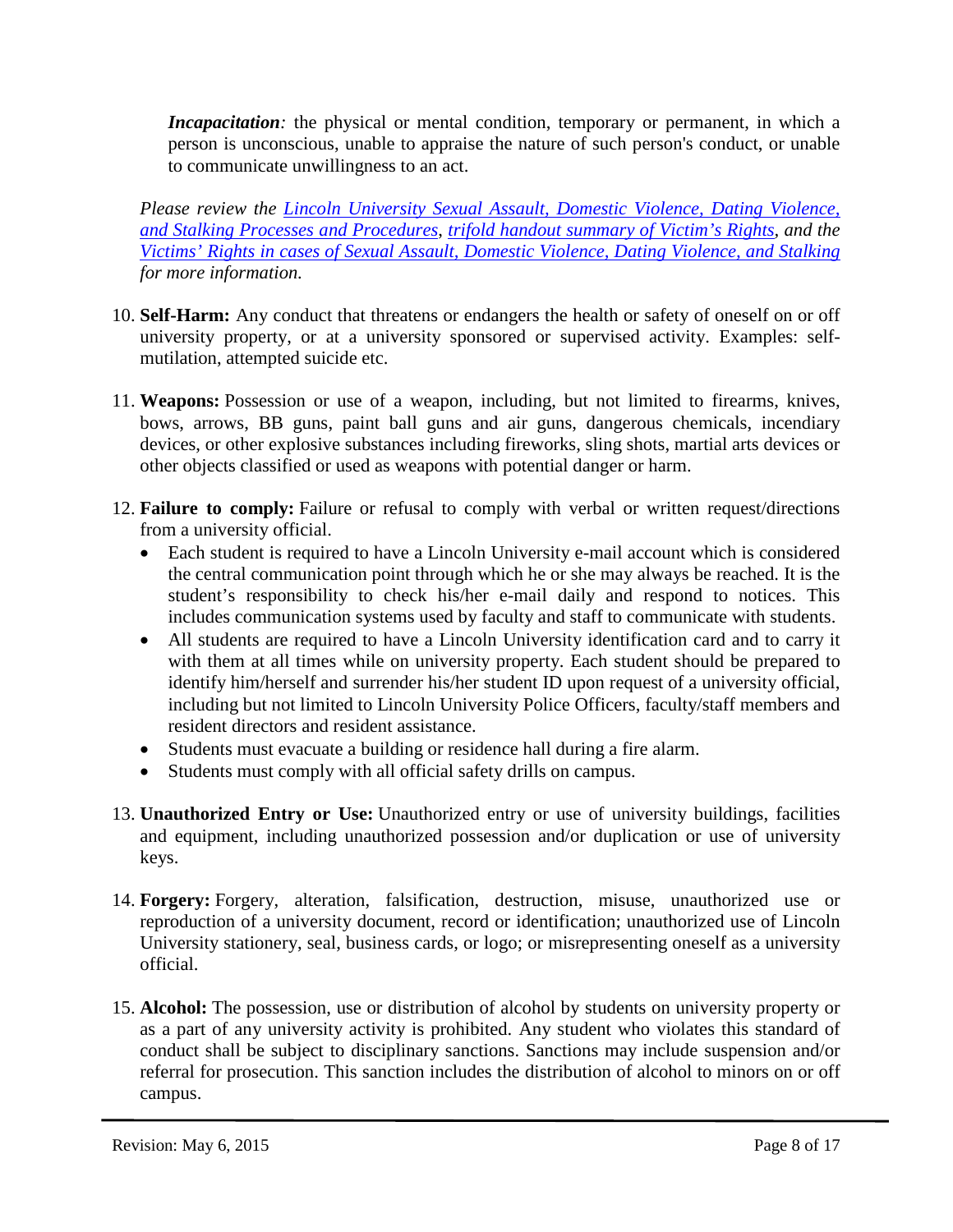- 16. **Vandalism:** Participation individually or in groups on or off university property which causes damage to public or private property. Vandalism includes misuse of, vandalism to, or tampering with fire equipment, including fire extinguishers, alarms, hoses and smoke detectors.
- 17. **Solicitation:** Of and by students or student organizations for money, goods or services without authorization from the Dean of Students. Solicitation by non-students must also be approved by the Dean of Students.
- 18. **Fraudulent Business Transactions:** Forgery or recognized student organizations failing to meet contractual obligations. This violation includes illegal sale of textbooks.
- 19. **Computer Security Violations:** Accessing without authorization a file to use, read or change contents, unauthorized transfer of a file; use of computing facilities to interfere with the work of another student, faculty member or university official; use of computing facilities to send obscene or abusive messages; cyber bullying, intentional introduction or spreading of a computer virus to the university computing system; use of computing facilities to view any pornographic material over the internet; unauthorized use of another individual's computer account, misuse of one's own computer account or any violation of the policies for using computing and network resources provided by Lincoln University.
- 20. **Disciplinary Sanction Violation:** Failure to comply with or complete sanctions imposed under the Student Code of Conduct, housing policies or university policies.
- 21. **Policy Violations:** Failure to adhere to any university policy, rule or regulation (e.g., Lincoln University Residence Hall Rules and Regulations and [Tobacco/Smoke Free Campus Policy\)](https://bluetigerportal.lincolnu.edu/web/thompkins-health-center/policy)
- 22. **Criminal Violation:** Violation of any state, federal or local law while on university property or at any university sponsored or controlled activity.
- 23. **Gambling:** Knowledge of, being in the presence of or directly involved in any form of gambling involving the exchange of currency or anything of value.
- 24. **Hazing:** Willful act occurring on or off campus directed against a student or a prospective member of a registered student organization, athletic or band program. Acts of hazing shall include the following:
	- A. Any activity by one student acting alone or acting with others that recklessly endangers the physical health or safety of the student or prospective member including physical brutality, whipping, beating, branding, exposure to elements, forced consumption of food, alcoholic beverages, drug or other substances, or forced smoking or chewing of tobacco products;
	- B. Any activity which recklessly endangers the mental health of the student or prospective member, including sleep deprivation, physical confinement or other extreme stressinducing activity;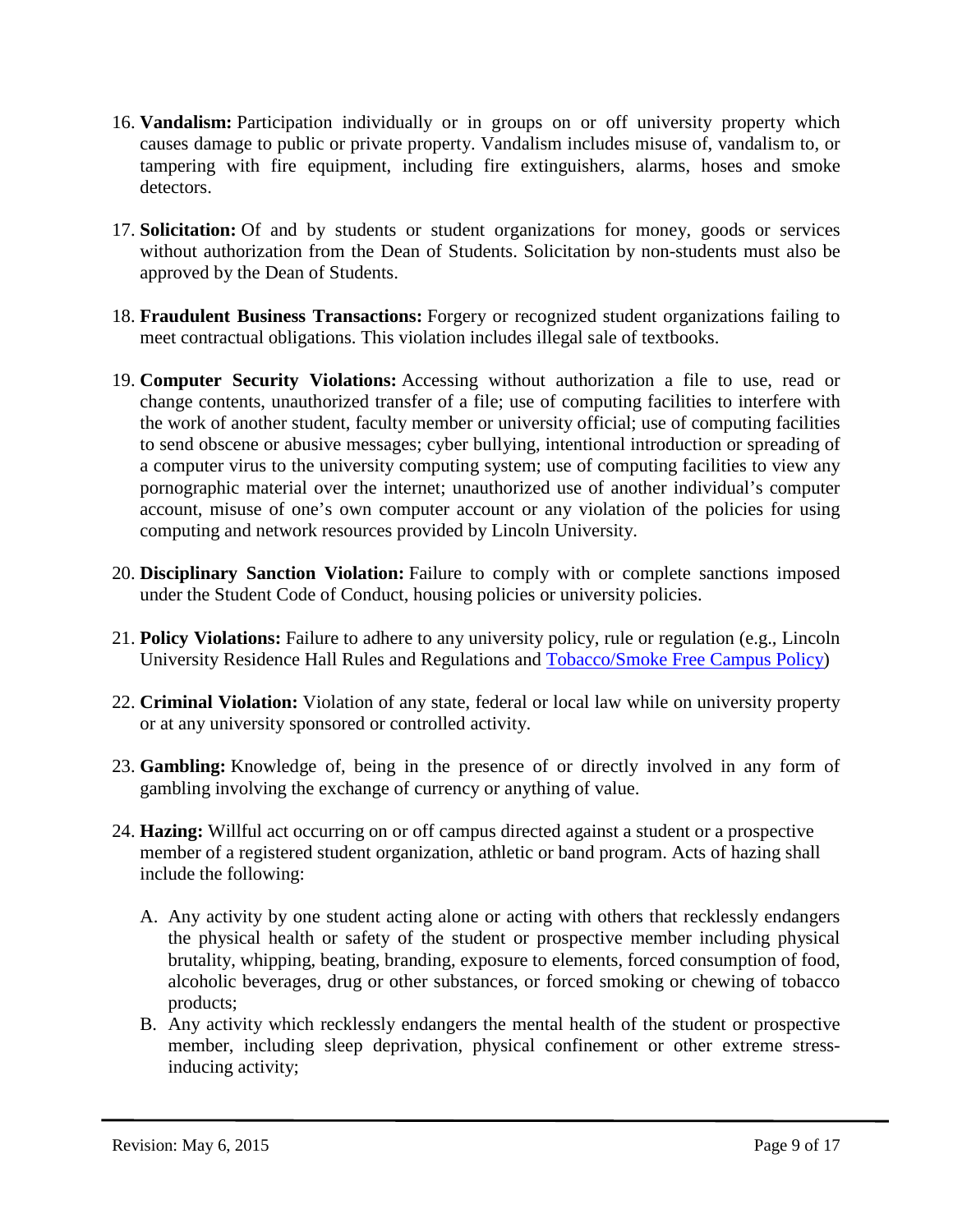- C. Any activity that requires the student or prospective member to perform a duty or task that involves a violation of the criminal laws of Missouri;
- D. Any activity by one student acting alone or acting with others that is directed against any other student for the purpose of humiliating or impairing the self-confidence of the student attacked; and
- E. Any willful act by one student acting alone or with others attempting to commit any of the above acts.

# <span id="page-9-0"></span>**Prohibited Conduct:**

- 1. No student shall knowingly engage in hazing either as a perpetrator or a recipient.
- 2. No student shall encourage, aid or assist any other student(s) in the commission of any act of hazing.
- 3. Any violation of (1) and (2) above shall be deemed "hazing" within the meaning of university policy.
- 25. **Arson:** The malicious or fraudulent burning of property, creating fires or open flames, and/or lighting flammable materials in a building or facility on University premises. Causing or creating a fire or any other condition that jeopardizes the safety of individuals.
- 26. **Hate Crimes Incidents:** A hate crime incident is an act motivated by a bias against a member of a federally protected class of people. The incidents are coupled with overt actions motivated by bigotry and bias including, but not limited to a threatened, attempted or completed overt act motivated at least in part by racial, religious, ethnic, disability, gender or sexual orientation prejudice, or which otherwise deprives another person of his or her constitutional rights by threats, intimidation or coercion, which seek to interfere with or disrupt a rights through harassment or intimidation.
- 27. **Retaliation:** any adverse actions (by an organization or any individual) against another individual that has the effect of making an individual afraid to assert their rights or participate in the student conduct process in cases that involve a federally protected class under the University's Non-Discrimination Policies. It also includes adverse actions (by an organization or any individual) against another because of their participation in the student conduct process that involves a federally protected class. Retaliation includes adverse actions against all participants in the student conduct process.

Examples include harassing, coercing, or in any way discriminating against an individual because of the individual's complaint or participation in the student conduct process in cases of sexual misconduct or hate crime incidents.

*Lincoln University does not tolerate retaliation and will take strong action against those that are found responsible for these actions. Persons who believe they have been retaliated against in violation of this policy should file a complaint via the [Incident Report Form](https://www.formstack.com/forms/LU_MO-irf) or speak with the Coordinator of the Office of Judicial Affairs.*

**PLEASE NOTE:** Violations which may result in suspension or expulsion from the university include, but are not limited to, the following violations: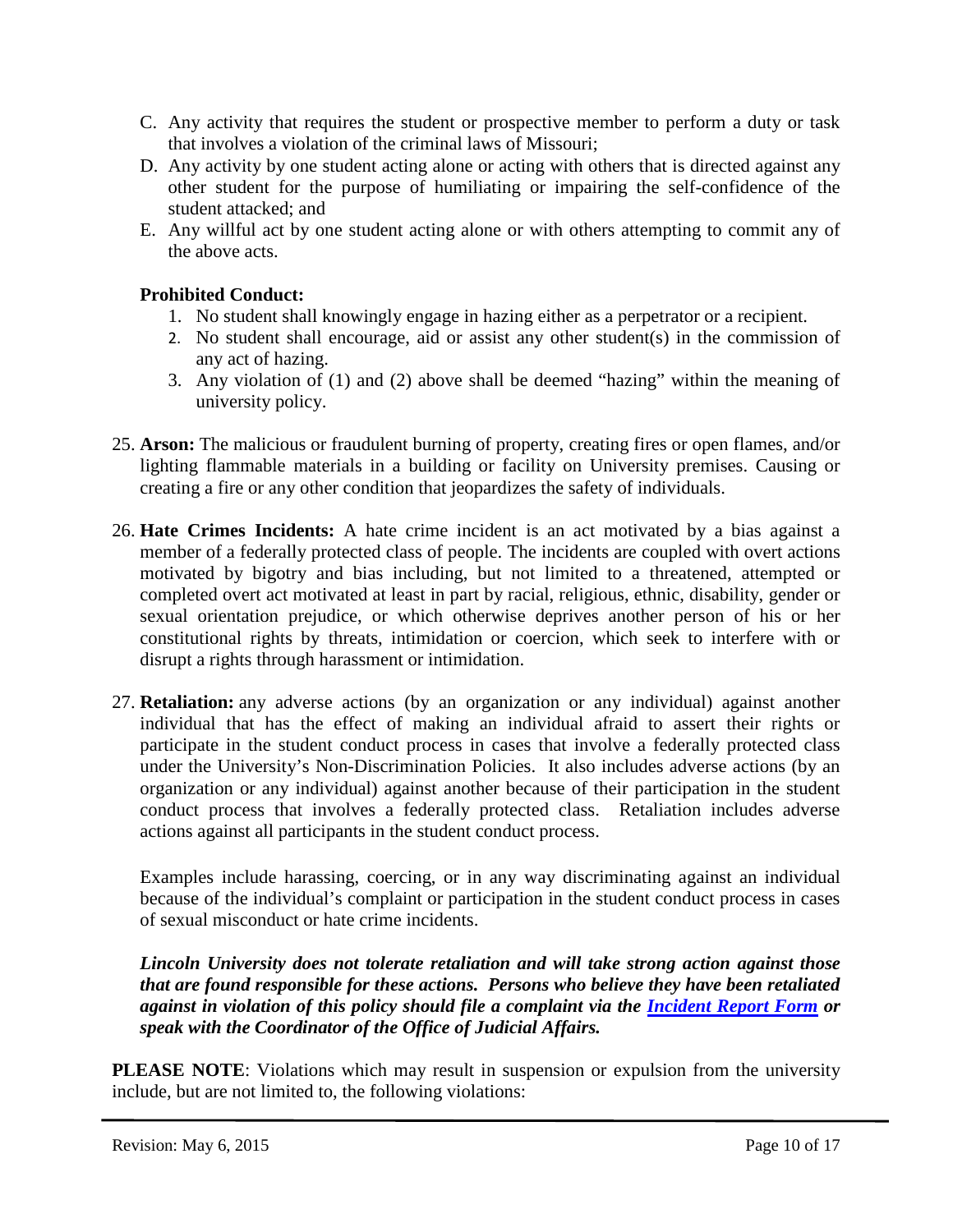- Possession, use or intent to distribute illegal substances
- Possession or use of illegal substance paraphernalia
- Possession or use of a weapon (See ARTICLE II, *Section B11 [for examples](#page-7-0)*)
- Starting a fire
- Tampering with fire safety equipment
- Physical assault/ fighting
- Harassment
- Sexual misconduct
- Theft
- Computer hacking or misuse
- Extensive property damage either to university or to individuals' property on or off campus
- Possession of stolen property
- Other issues/instances which could bring about suspension:
	- o Repeat offenses
	- o Incomplete sanctions including community services, restitution, papers etc.
	- o Multiple violations in a single incident
	- o Being referred for alleged misconduct while on Disciplinary Probation

# <span id="page-10-0"></span>**C. Academic Dishonesty/Cheating** (information contained in *[Undergraduate Student Bulletin](http://www.lincolnu.edu/c/document_library/get_file?uuid=c36eec2b-cfa2-44ed-9961-c173f5afc72d&groupId=24732)*)

The most common forms of academic dishonesty are cheating and plagiarism. Cheating is defined as unauthorized use of any materials, aids, information of assistance in doing any work required as part of a course. Plagiarism is the attempt to pass off another 59 person's work as one's own by failing to give credit to the original source of ideas or words. Students who are found to be guilty of academic dishonesty are subject to the policies and procedures as outlined below.

# *Academic Dishonesty/Cheating Policy*

- 1. Any student guilty of cheating will be reported in writing to the department head and the dean of the college of the course involved and to the department head and the dean of the college in the student's major.
- 2. Any student found guilty of cheating may receive, at the discretion of the instructor, a failing grade in the course.
- 3. Disciplinary action for cheating may include suspension for one or more semesters, exclusion from selected programs of study, or permanent expulsion from the University.

Procedures for implementing Policies 1 and 3 (when action is recommended) shall be the responsibility of the appropriate academic unit. All students accused of cheating have the right of appeal through normal channels.

# <span id="page-10-1"></span>*ARTICLE III VIOLENCE AGAINST WOMEN ACT*

# **Background**

On March 7th, 2013, President Obama signed the Violence Against Women Reauthorization Act of 2013 ((*[VAWA\), Public Law 113-4](http://www.gpo.gov/fdsys/pkg/PLAW-113publ4/pdf/PLAW-113publ4.pdf)*). Among other provisions, this law amended section 485(f) of the Higher Education Act of 1965, as amended (*[HEA](http://www.gpo.gov/fdsys/pkg/PLAW-110publ315/pdf/PLAW-110publ315.pdf)*), otherwise known as the Clery Act (*[20](http://www.gpo.gov/fdsys/pkg/USCODE-2011-title20/html/USCODE-2011-title20-chap28-subchapIV-partF-sec1092.htm)  [U.S.C. 1092\(f\)](http://www.gpo.gov/fdsys/pkg/USCODE-2011-title20/html/USCODE-2011-title20-chap28-subchapIV-partF-sec1092.htm)*). All Institutions of Higher Education that receive Title IV funding must follow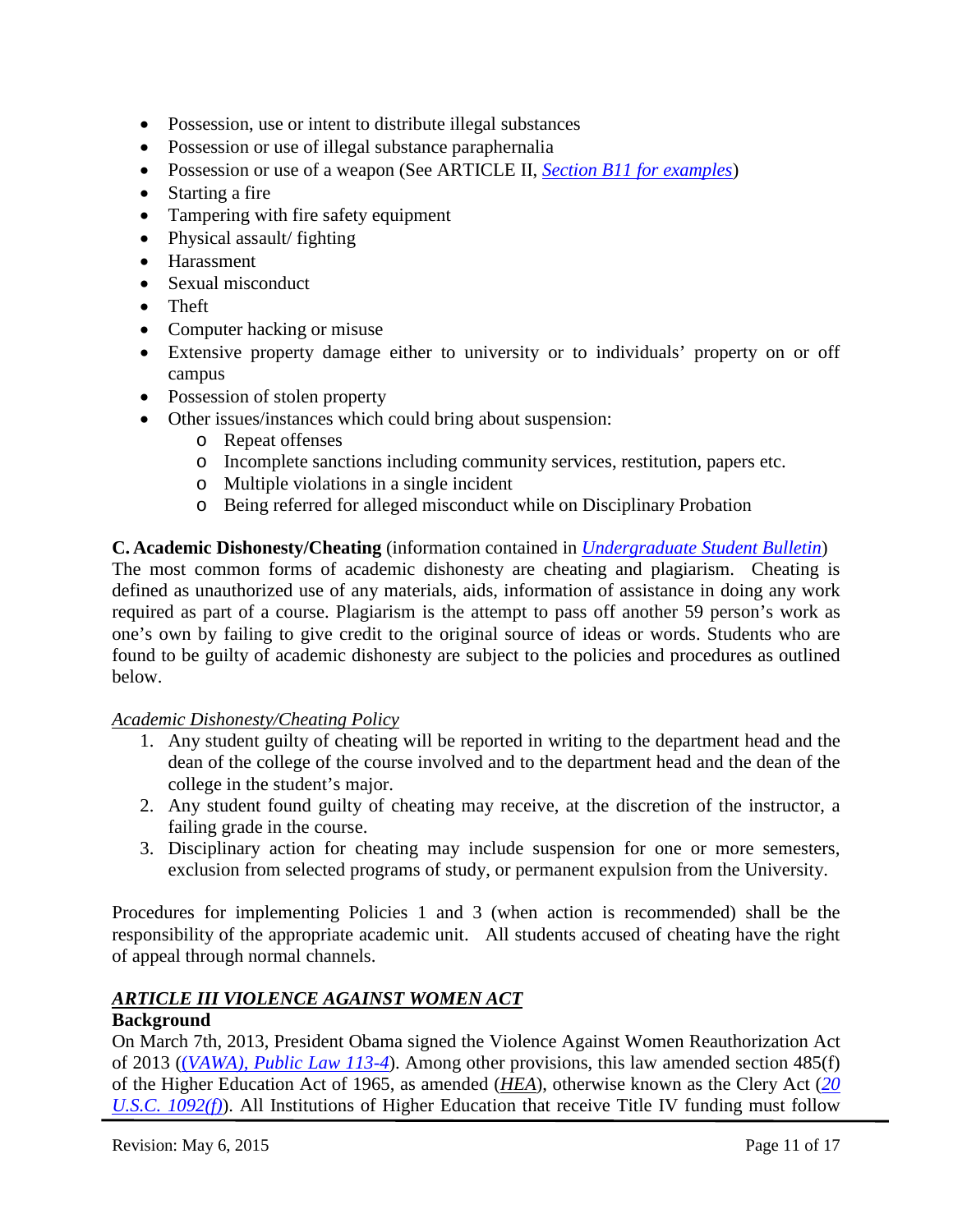the requirement under the Clery Act as a condition of receiving funds or any other form of financial assistance under any federal program. The Clery Act requires Universities to compile statistics for certain crimes that are reported to campus security authorities or local police agencies including incidents of sexual assault, domestic violence, dating violence, and stalking. Additionally, institutions are required to include certain policies, procedures, and programs pertaining to these crimes in their Annual Security Reports (See *[34 CFR 668.46](http://www.gpo.gov/fdsys/pkg/CFR-2011-title34-vol3/xml/CFR-2011-title34-vol3-sec668-46.xml)* for more info)*.* 

Lincoln University prohibits the offenses of domestic violence, dating violence, sexual assault and stalking and reaffirms its commitment to maintain a campus environment emphasizing the dignity and worth of all members of the university community. This policy applies to all students and employees, regardless of sexual orientation or gender identity. No officer, employee, or agent threaten, coerce, or otherwise discriminate against any individual for exercising their rights or responsibilities under any provision of this policy.

Additional information on the crimes of domestic violence, dating violence, sexual assault and stalking can be found in the following documents:

- 1. *[Comparison of Federal Definitions to Missouri Statutes and Sexual Offense](https://bluetigerportal.lincolnu.edu/c/document_library/get_file?uuid=52e394b0-7e10-4ad2-966c-f9131eb5aa22&groupId=23376)*; and
- *2. [VAWA Crimes Tables](https://bluetigerportal.lincolnu.edu/c/document_library/get_file?p_l_id=142227&folderId=2878707&name=DLFE-19208.pdf)*

# **Student Life Review Board Requirements**

If the assailant is a student, regardless of criminal or civil action, campus administrative action may be initiated through the Student Conduct system. Specific violations related to domestic violence, dating violence, sexual assault, stalking, and retaliation in the *[Lincoln University](https://bluetigerportal.lincolnu.edu/web/police-department/student-conduct-code)  [Student Code of Conduct](https://bluetigerportal.lincolnu.edu/web/police-department/student-conduct-code)* are Assault (Article II.B.7), Harassment (Article II.B.8), and Sexual Misconduct (Article II.B.9).

# **Possible Sanctions**

Sexual offense, domestic violence, dating violence, and stalking cases referred to the Lincoln University Student Conduct system may result in the perpetrator being suspended from the university. More than one sanction may be recommended or imposed for any single violation when deemed appropriate by the Judicial Officer or Disciplinary Committee. All disciplinary sanctions are noted in the student's non-academic student file. Records of suspended students are kept indefinitely. Sanctions for students may include residence hall transfer or suspension, interim suspension, long-term suspension, or permanent suspension. Any disciplinary sanction may include the completion of an appropriate counseling or other rehabilitation program.

# Student Conduct Procedures

All Student Conduct proceedings shall provide a prompt, fair, and impartial investigation and resolution; and be conducted by officials who receive annual training on the issues related to domestic violence, dating violence, sexual assault, and stalking and how to conduct an investigation and hearing process that protects the safety of victims and promotes accountability.

# Rights of the Complainant and the Respondent

The complainant and the respondent are entitled to the same opportunities to have others present during an institutional disciplinary proceeding, including the opportunity to be accompanied to any related meeting or proceeding by an advisor of their choice.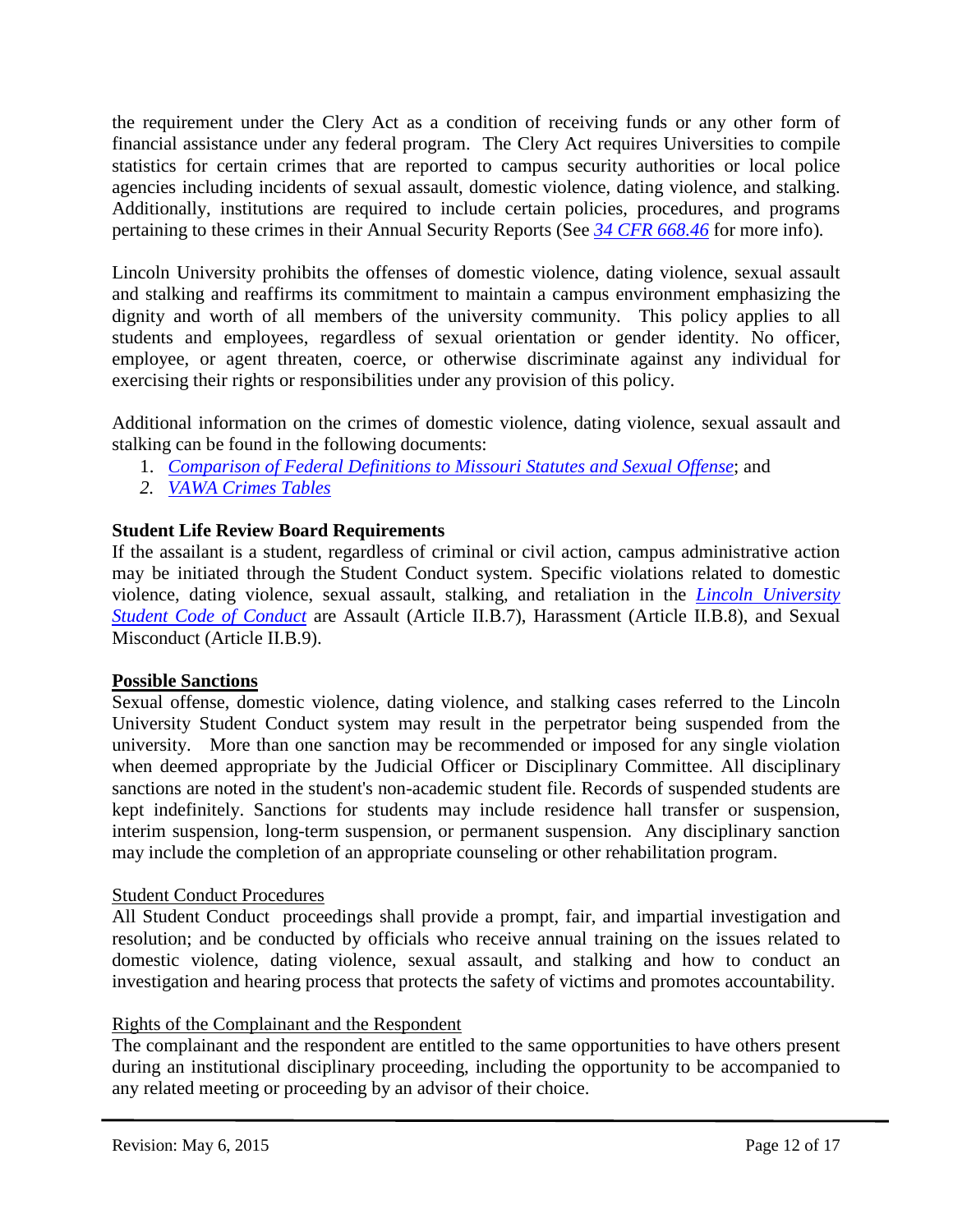Both the complainant and the respondent shall be simultaneously informed, in writing, of:

- the outcome of any institutional disciplinary proceeding that arises from an allegation of domestic violence, dating violence, sexual assault, or stalking;
- the institution's procedures for the respondent and the victim to appeal the results of the institutional disciplinary proceeding; and
- any change to the results that occurs prior to the time that such results become final; and when such results become final.

# <span id="page-12-0"></span>*ARTICLE IV: UNIVERSITY PROCEDURE FOR RESOLUTION*

# <span id="page-12-1"></span>**Filing a Complaint**

Any university official or student may file a complaint against a student. A Lincoln University Incident Form (IRF) must be completed and signed online. The form is available online at: *[https://www.formstack.com/forms/LU\\_MO-irf](https://www.formstack.com/forms/LU_MO-irf)*

# **Judicial Process for University Policy, Rules or Regulation Violations**

The University Judicial Officer has the responsibility to receive and, where appropriate, investigate complaints arising out of a claim(s) that the Student Code of Conduct, University Policies or Rules and/or Regulations have been violated. After receiving a complaint, the Judicial Officer will determine through investigation if the alleged charges have merit. Any student charged with a violation will be scheduled for a Pre-Hearing Conference meeting to begin the investigative process.

# <span id="page-12-2"></span>**Pre-Hearing Conference**

At the Pre-Hearing Conference the student is:

- 1. Given an explanation of the judicial process;
- 2. Given a detailed explanation of the charges;
- 3. Given an explanation of the rights and responsibilities of the student;
- 4. Given an opportunity to ask questions regarding the judicial procedures;
- 5. Given the opportunity to enter a plea of "responsible" (admitting to having committed the offense) or "not responsible" (denying having committed the offense). If the student pleads "responsible," then the Judicial Officer will evaluate the case and may apply an appropriate sanction or recommend a sanction to the Dean of Students. If the student pleads "not responsible," the case will be forwarded to the appropriate disciplinary committee;
- 6. Informed of his or her right to bring witnesses and evidence to the hearing;
- 7. Informed of the appeal process;
- 8. Informed of the option to waive his or her right to a hearing;
- 9. Notified of their right to access evidence that will be used during a disciplinary hearing prior to the hearing.
- 10. Given the Student Conduct Acknowledgement Form to read and subsequently sign.

# *Please note: Signing this form verifies that the above listed items occurred at the Pre-Hearing Conference.*

If the case merits a hearing, a written notice along with a hearing date and time will be sent to the student electronically to their official Lincoln University email address. The student will be given the choice to waive his/her right to a hearing. If the student waives his/her right to a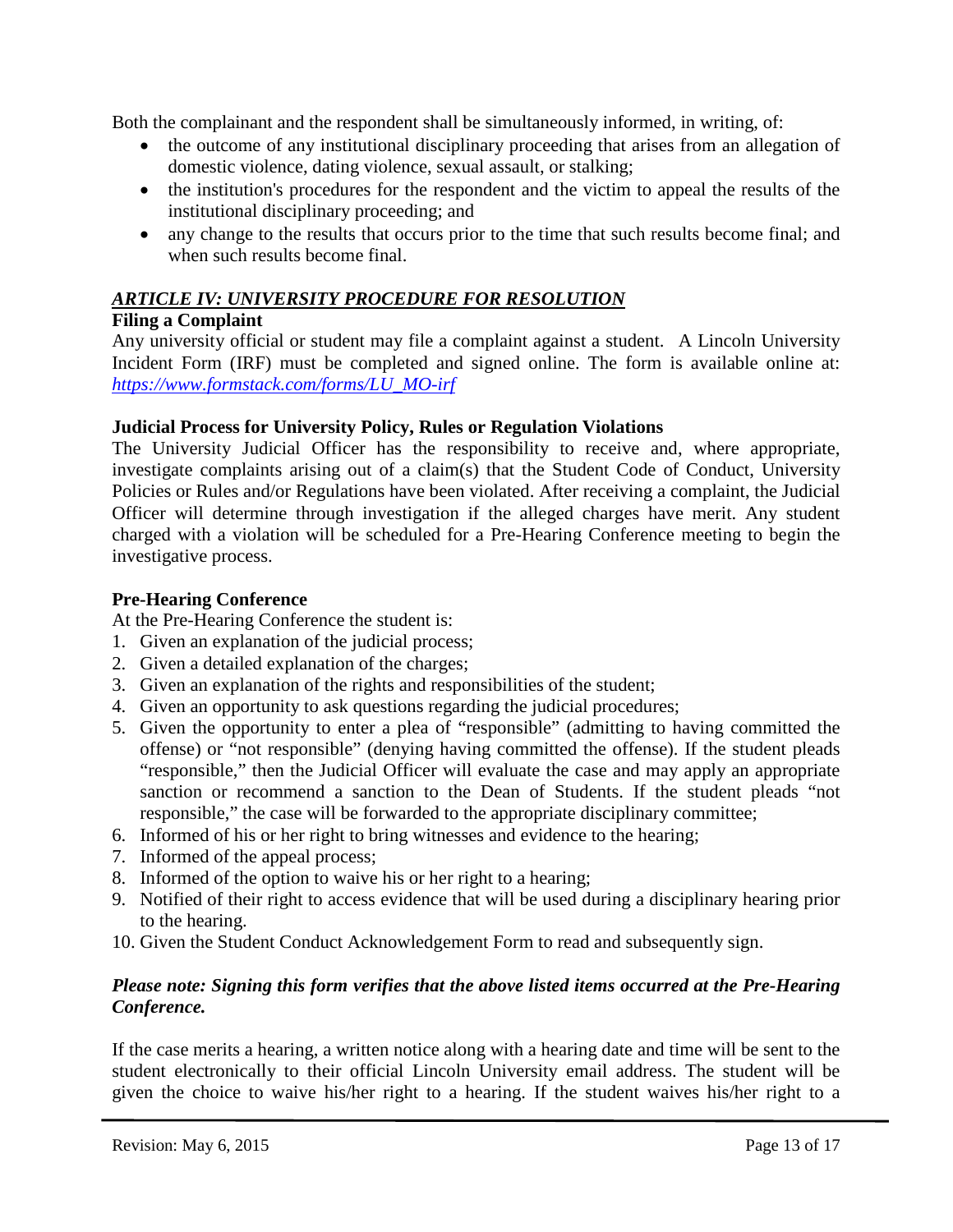hearing, he/she accepts responsibility for all charges. In the event that a student waives the right to a hearing during the Pre-Hearing Conference, the Judicial Officer will examine the information available, and if the information reviewed indicates that the respondent is responsible, may render a sanction or recommend a sanction to the Dean of Students. If the information available does not indicate that the respondent is responsible, the student will be found not responsible. When a student waives the right to a hearing, sanctions may be appealed to the Dean of Students. When a student waives the right to a hearing, he/she will indicate this on the Student Conduct Acknowledgement Form.

If a student fails to attend a scheduled Pre-Hearing Conference or Conduct Hearing, the Pre-Hearing and Conduct Hearing may proceed in the absence of the student. Such an absence will not be considered grounds for an appeal, unless the student provides a reasonable and compelling cause. Students may receive sanction(s) at the end of the Pre-Hearing Conference if case is minor. If this occurs, the case is closed. If the student is not pleased with the sanction, he or she can appeal to the Dean of Students.

# <span id="page-13-0"></span>*ARTICLE V: DISCIPLINARY COMMITTEES*

In the case of a Conduct Hearing, the Judicial Officer will arrange for the hearing by scheduling a meeting of the Student Life Review Committee.

- Student Life Review Board: The Student Life Review Board (SLRB) generally hears cases that may result in suspension. The SLRB consists of a combination of faculty, staff and students. The quorum is five voting members; the chair shall not have a vote. The SLRB makes confidential recommendations for disciplinary actions to the Dean of Students. The Dean of Students imposes sanctions. Suspension sanctions may be appealed to the University President.
- Residential Hall Conduct Council: The Residential Hall Conduct Council hears cases of residential hall violations. The council consists of resident advisors, resident directors, students and staff. The quorum is five members. The council's decisions may be appealed to the Dean of Students. The decisions of the Dean of Students are final.

# <span id="page-13-1"></span>*ARTICLE VI: HEARING PROCEDURES AND SANCTIONS*

# <span id="page-13-2"></span>**A. PROCEDURES FOR CONDUCT HEARINGS**

- 1. The presiding officer shall call the hearing to order, ascertain the identification of all testifying parties and read the charges which have been filed against the student.
- 2. The student is informed of all of the evidence that will be used during the hearing.
- 3. The student may have an attorney or an advisor present for a conduct hearing; Please note that an advisor or attorney there to serve as an advisor to the student and has no formal role in the hearing. The student is solely responsible for presenting his/her own case but may consult with his/her advisor.
- 4. The oath of honesty shall be administered to all testifying parties.
- 5. The student is asked to enter a plea of "responsible" (committed the violation) or "not responsible" (did not commit the violation).
- 6. The student is given the opportunity to respond to the charges and introduce witnesses and/or evidence in support of his/her testimony.
- 7. Judicial Board committee members will question the student and any witnesses.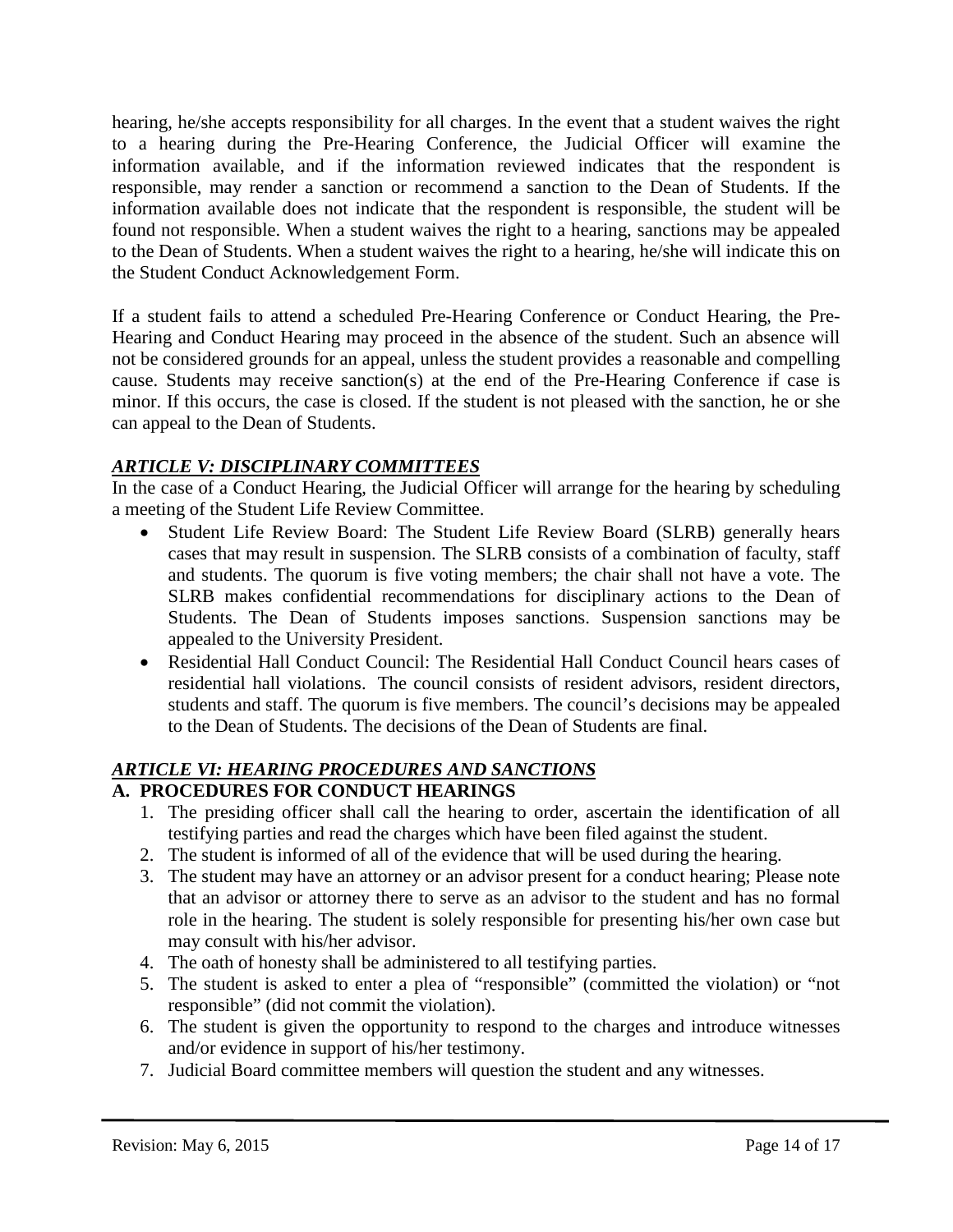- 8. The student is given the name, address and telephone number of the appropriate official to contact should the student choose to appeal the decision.
- 9. The committee members privately evaluate the case and arrive at a decision of responsible or not responsible, and any appropriate recommended sanction(s).
- 10. The hearing is adjourned.
- 11. After the hearing, students will be notified in writing of the outcome.
- 12. If an appeal is filed, the student will receive in writing the final decision made by the appellate officer.

There shall be a single verbatim record, such as a tape recording, of all hearings before a disciplinary committee. The record shall be the property of Lincoln University.

# <span id="page-14-0"></span>**B. SANCTIONS**

More than one sanction may be recommended and/or imposed for any single violation when deemed appropriate by the Judicial Officer or Disciplinary Committee. All disciplinary sanctions are noted in the student's non-academic student file and may be kept for a period of three years after they leave the university (violations of sexual assault, drugs, alcohol, or weapons shall be kept for a minimum of seven years by law under provisions in the Clery Act). Records of suspended students are kept indefinitely.

### **Alcohol Sanctions**

Alcohol sanctions my included but is not limited to: a Disciplinary Warning, education sanctions, counseling, fines, resident hall transfer or suspension, university suspension, expulsion, and/or prosecution.

# **Disciplinary Warning**

A disciplinary warning is a verbal or written notice given to a student whose behavior is in violation of university policy. This sanction is often given in conjunction with other disciplinary sanctions.

#### **Disciplinary Probation**

Disciplinary probation is an intermediate sanction imposed for a specified period of time. The probation period allows a student to demonstrate acceptable behavior in order to continue enrollment at Lincoln University. Guidelines for a student's behavior may be included as conditions of the probation. If an offense is committed during the probation period, sanctions of suspension may result.

# **Illegal Drug and Other Substances sanctions**

Include but are not limited to: a Disciplinary Warning, counseling, fines, resident hall transfer or suspension, university suspension, expulsion, and/or prosecution.

#### **Loss of Privileges**

Denial of specific privileges (e.g., attendance at university-sponsored events or access to resident halls for visitation) for a specific period of time.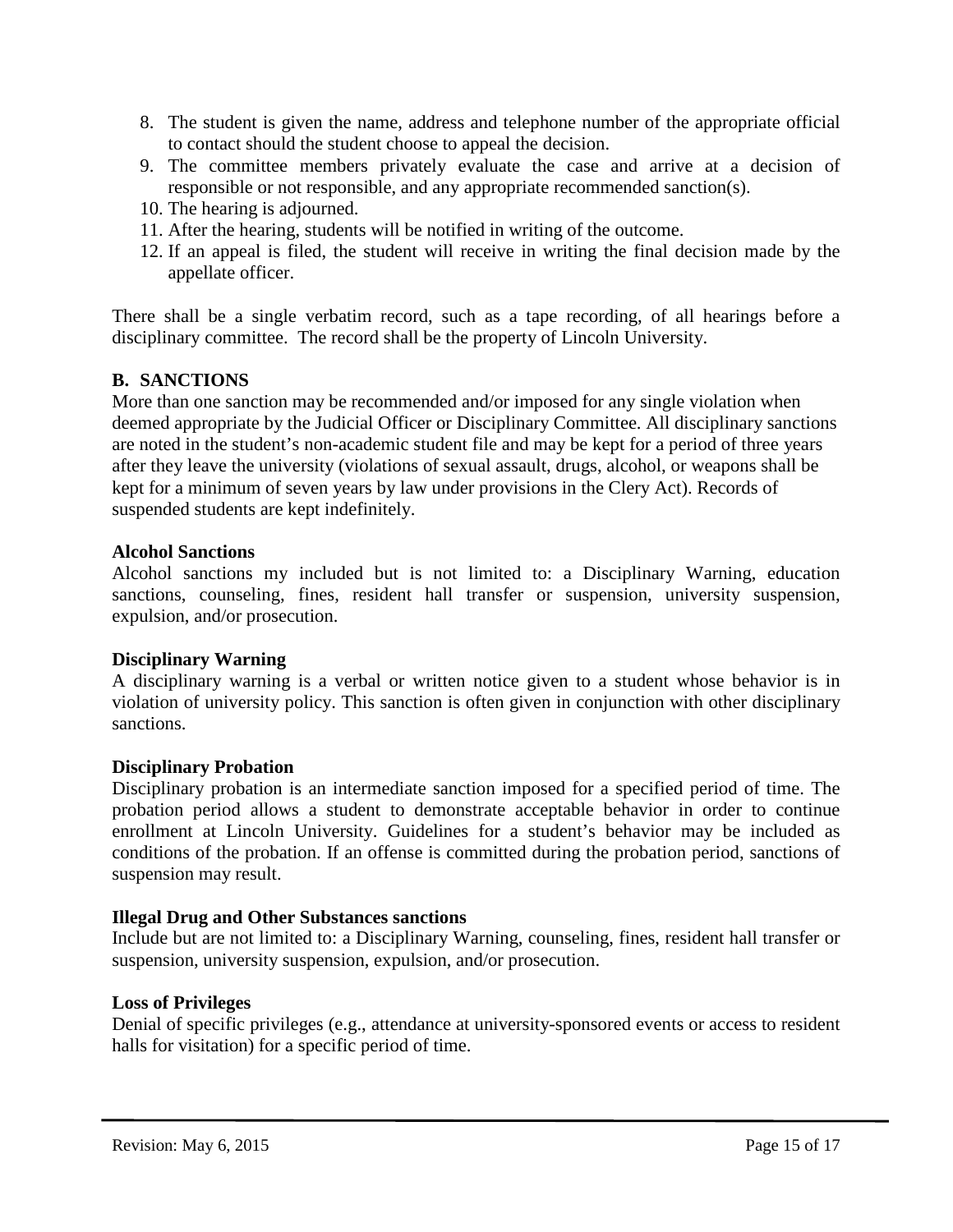# **Parental Notification**

The university, in its sole discretion, may notify parents and/or guardians/sponsors regarding students under the age of 21 years of age who are in violation of campus alcohol and drug policies without the student's consent.

# **Restitution**

Compensation for loss, damage or injury. This may take the form of appropriate service and/or monetary or material replacement.

# **Fine**

A \$50 fine may be imposed per violation for students found responsible for violating the Student Code of Conduct. Fines can only be recommended by a judicial hearing board and approved by the Dean of Students. Funds will be used for Student Conduct awareness and educational programs and training.

# <span id="page-15-1"></span>**No Contact Order**

Restriction from entering specific university buildings and activities to eliminate contact with alleged victims and/or other forms of contact with certain person(s). A "No Contact" order can be a temporary order in place while a conduct case or appeal is pending, or extended to a longer period of time to protect the student(s) and/or other members of the university community from threats to their health or safety.

# **Other**

Work assignments, service to the university, educational projects, community volunteer services, research reports, counseling, etc., as long as deemed appropriate within the educational mission of the university.

# **Residence Hall Transfer or Suspension**

Transfer of the student from the residence hall room to another room or housing unit or suspension from university housing. Conditions for possible readmission may be imposed.

# <span id="page-15-0"></span>**Interim Suspension**

A temporary suspension of a student while a conduct case or appeal is pending. This action will be taken if there is a threat to the health or safety of a student and/or other members of the university community.

# **Suspension**

Suspension is an involuntary separation of the student from the university for a specific period of time. This sanction includes the student being suspended from the residence halls, banned from all university facilities (and subject to arrest for trespassing and charged with Failure to Comply). Readmission to the university may be granted after the suspension period or conditions have been satisfactorily met. Suspension for one semester shall mean the student may not re-enroll until the following semester. (The student may not re-enroll during an intervening summer term.) Reinstatement after suspension is not automatic. The student must submit a letter of reapplication to the Dean of Students for consideration. This letter should include explanation of activities pursued during the period of suspension and what measures/steps have been or will be taken to